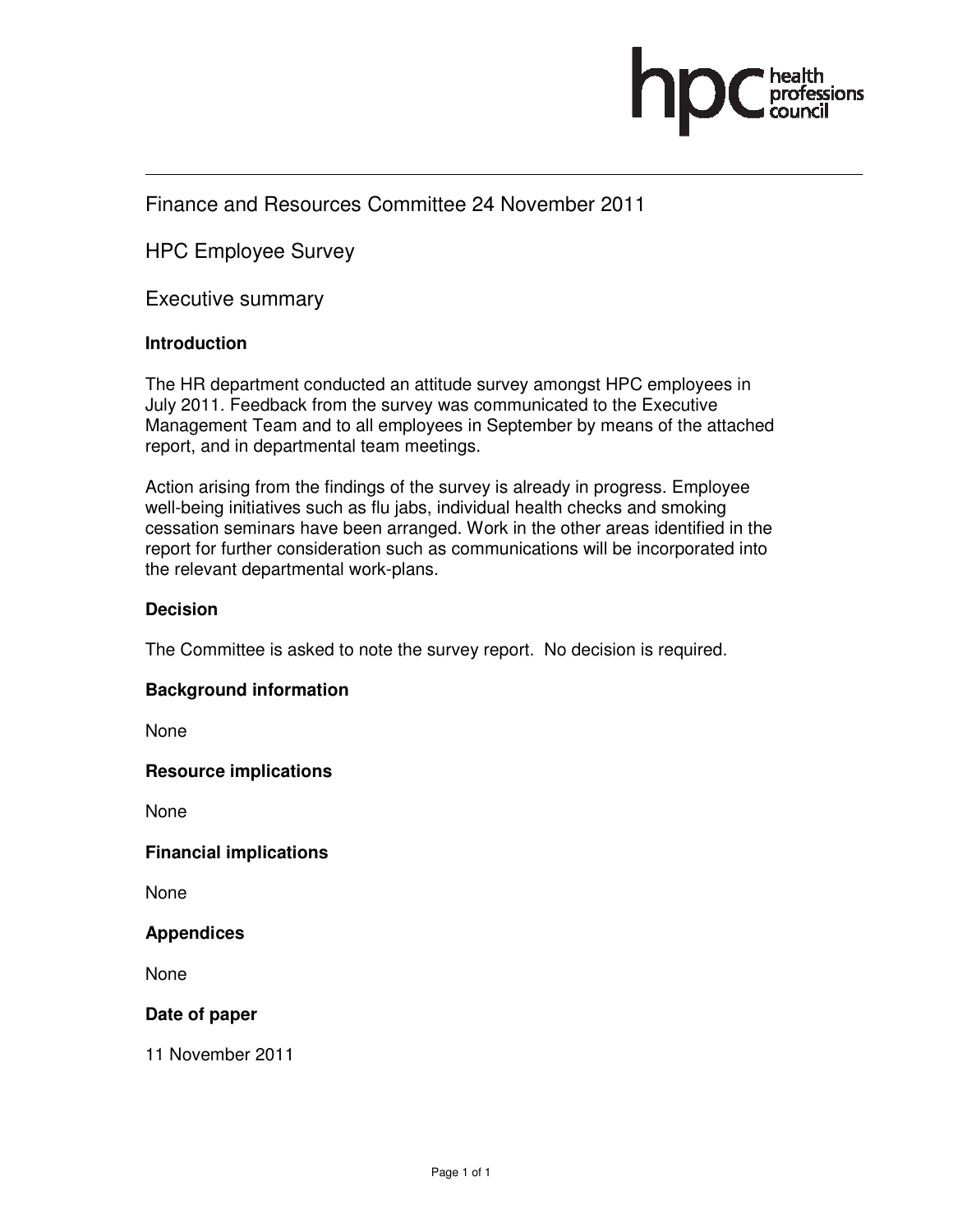# **HPC Employee Survey Report 2011**

## **1.0 Introduction**

The aim of the employee survey is to capture employees' thoughts about their employment experience at the HPC, including their perceptions of benefits and internal communications.

The overall results of the survey are positive and show that in the majority of areas employees value the HPC as a good employer. In a few areas results and comments suggest that improvements should be considered, and these are identified and addressed in the report.

## **2.0 Response Rate & Department**

There are two response rates to report because some employees answered some but not all of the questions, or started but did not finish the full survey.

- 
- a. Answered some questions 126 employees (86.3% of HPC employees)<br>b. Answered all questions 107 employees (73.3% of HPC employees) 107 employees (73.3% of HPC employees)
- 

Both response rates compare well to the normal range expected for employee surveys of around 50 – 75% of the workforce\*, and to the response rate for the 2008 HPC survey of 80%. It would, of course, be preferable for all participants to complete the full survey and in future years we will identify a means to encourage this.

The largest response was from the Fitness to Practise department, which made up 34.1% of all respondents, followed by Registration at 18.3%, Education at 9.5% and Communications at 7.9%.

All response rates by department are illustrated in figure 1 on page 3 of this report.

In addition to this main survey report, Directors have been provided with a breakdown of results and comments for respondents within their departments, which will be discussed, where appropriate, at departmental team meetings. In general satisfaction levels and views within the various departments were very similar to those reported for the organisation as a whole.

<sup>\*</sup>IRS Employment Review 21-05-2007, Running Effective Surveys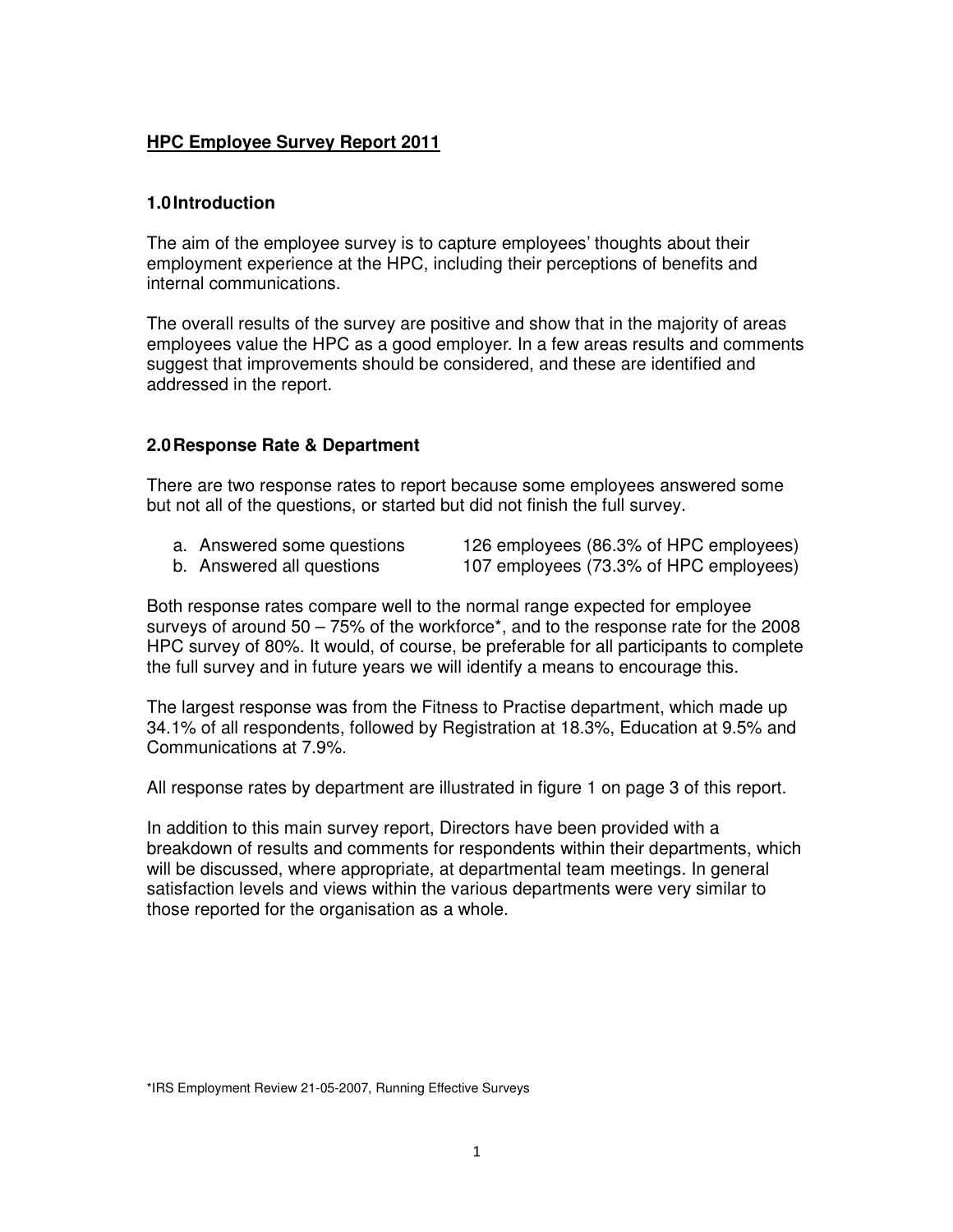# **3.0 Executive Summary**

## **Strengths**

- Overall employees attitudes towards the working environment and culture at the HPC are very positive
- Levels of satisfaction with relationships with colleagues and managers are particularly high (86% and 76% respectively)
- Levels of satisfaction with work/life balance and job content are high
- The HPC's annual leave entitlements and discretionary leave days are a highly valued and appreciated part of employment at the HPC
- There are high levels of understanding of, and identification with, the HPC's mission and purpose
- There are high levels of satisfaction with internal communications

# **Areas for further consideration**

- The most frequently requested benefits concerned health care, so consideration will be given to introducing health check sessions for employees
- The most frequently mentioned improvement was more flexible working, so employees will be reminded that the HPC operates a wide ranging flexible working policy
- The HPC will aim to improve satisfaction with training and career development opportunities, and will continue to focus on this area
- We would like more employees to feel that their work and contributions are valued, so further ways in which employees' contributions can be recognised will be explored
- Communications channels will be further developed, including communications with senior managers, the intranet and HPC Update
- We will continue to monitor Internal promotion and recruitment processes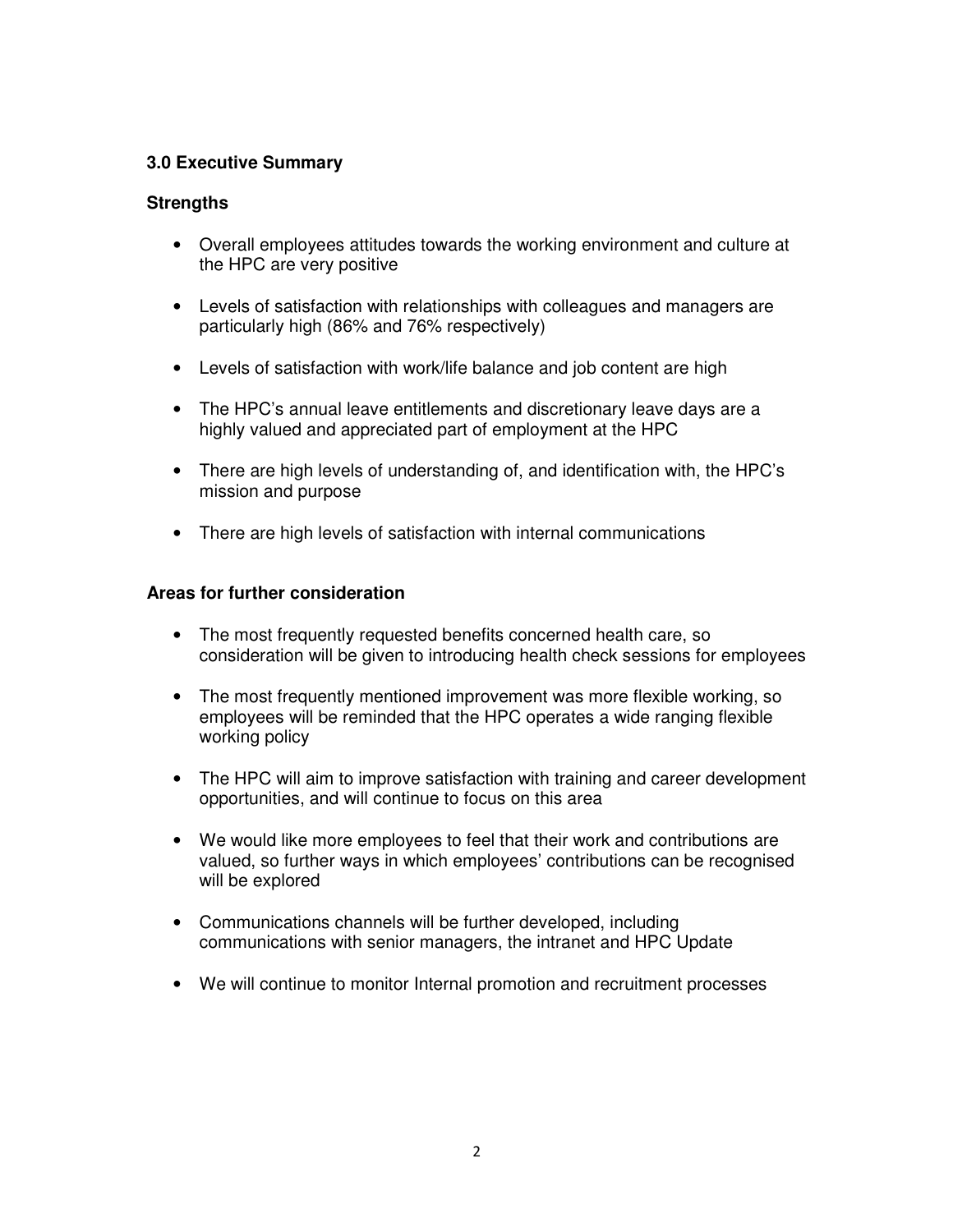# **4.0 Questions and answers**

# **1. Which department do you work in?**



# **2. How long have you worked at the HPC?**

- The organisation has a significant employee contingent with long service; 71% of employees have been employed for more than two years:

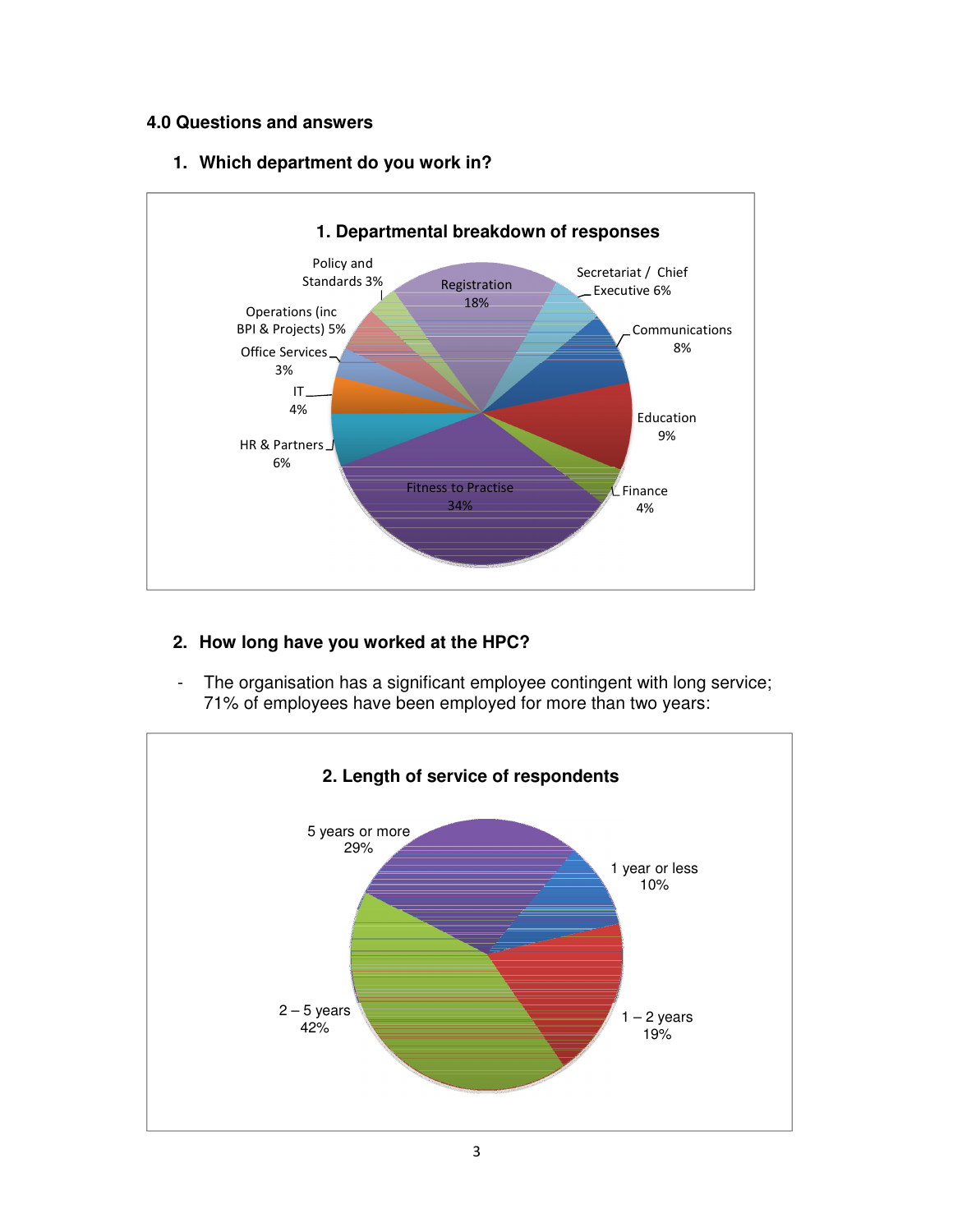# **Personal Experience**

**3. Please rate the importance of these contributing factors as to why you have continued your career at the HPC.** 



- The majority of employees rated all of these contributing factors as either 'important' or very important', with scores as follows:

| <b>Contributing factors</b>                | <b>Score</b> |
|--------------------------------------------|--------------|
| Annual leave and discretionary days        | 90%          |
| Salary                                     | 89%          |
| Job content / job satisfaction             | 89%          |
| Work environment                           | 84%          |
| Career opportunities                       | 79%          |
| <b>HPC</b> culture                         | 72%          |
| Employee benefits (e.g. pension, childcare | 64%          |
| vouchers, gym membership)                  |              |
| Office location                            | 50%          |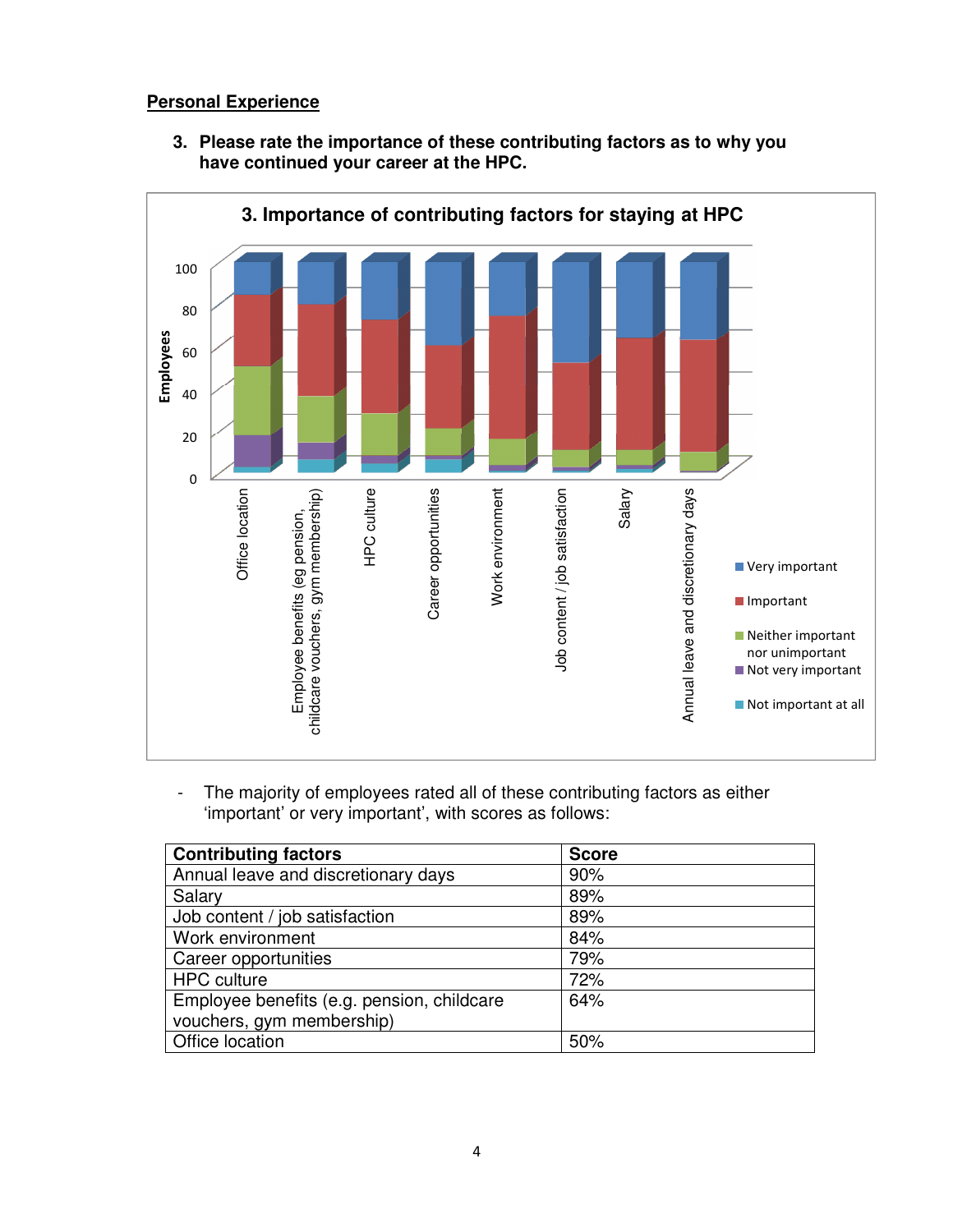

# **4. How would you rate your satisfaction with the following categories, in your personal experience with the HPC?**

Employees' satisfaction with various areas of their experience of the HPC was very positive. The highest score was for annual leave and discretionary days, which 98% of respondents scored as either 'satisfied' or 'very satisfied'. Other areas which over 75% of respondents scored as either 'satisfied' or 'very satisfied' were:

| <b>Categories</b>             | <b>Score</b> |
|-------------------------------|--------------|
| Relationship with colleagues  | 86%          |
| Job security                  | 79%          |
| Manager's leadership style    | 77%          |
| Work/ life balance            | 77%          |
| Relationship with managers    | 76%          |
| Job content/ job satisfaction | 75%          |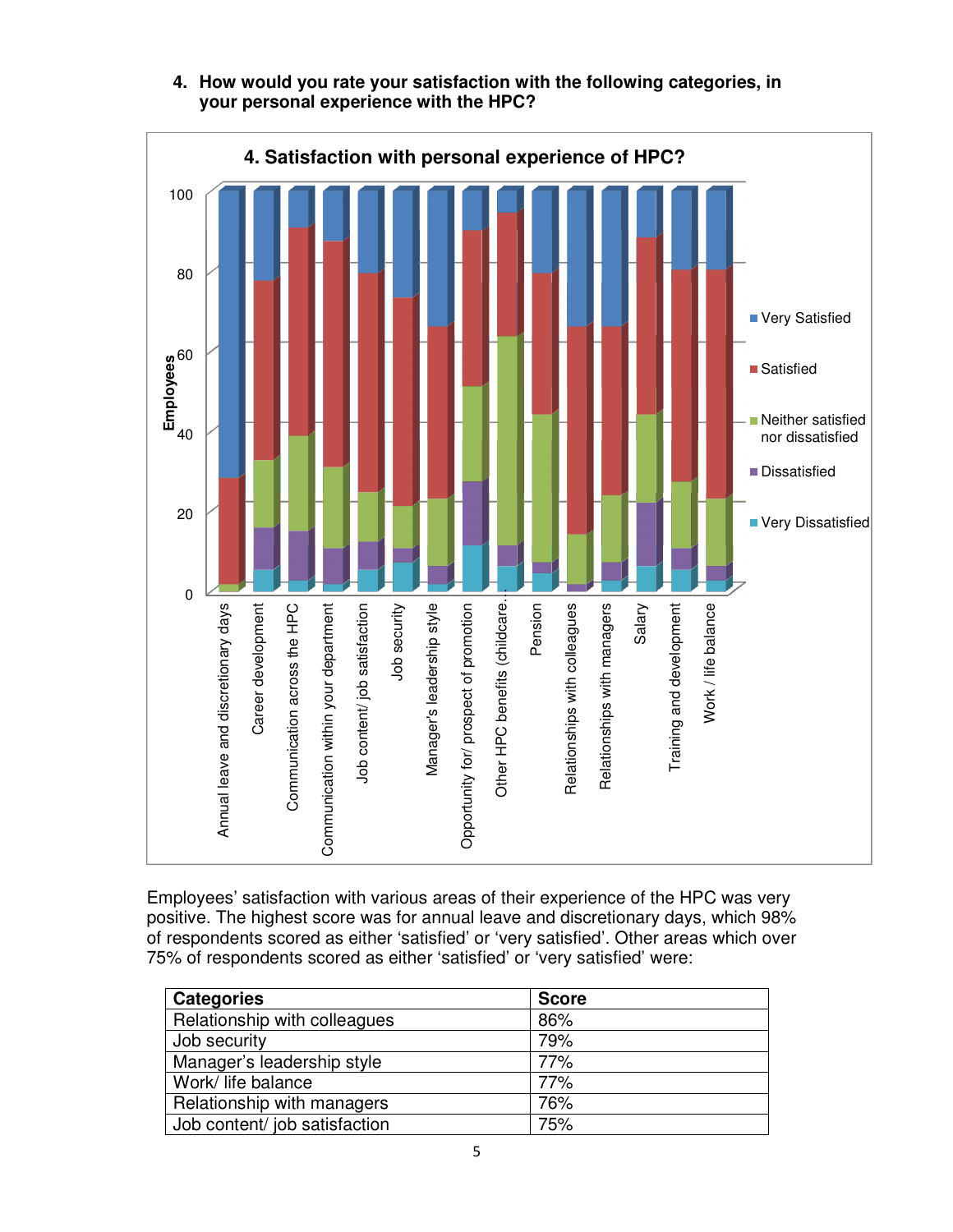

# **5. Please rate the importance to you of the following HPC benefits**

The most important HPC benefits rated as either 'important' or 'very important' by respondents, were:

| <b>Benefit</b>                  | <b>Score</b> |
|---------------------------------|--------------|
| <b>Annual Leave Entitlement</b> | 94%          |
| <b>Discretionary Days</b>       | 76%          |
| Pension                         | 75%          |

The least important benefits rated as 'not very important' or 'not important at all by respondents, were:

| <b>Benefit</b>                  | <b>Score</b> |
|---------------------------------|--------------|
| <b>Childcare voucher scheme</b> | 41%          |
| Gym membership scheme           | 42%          |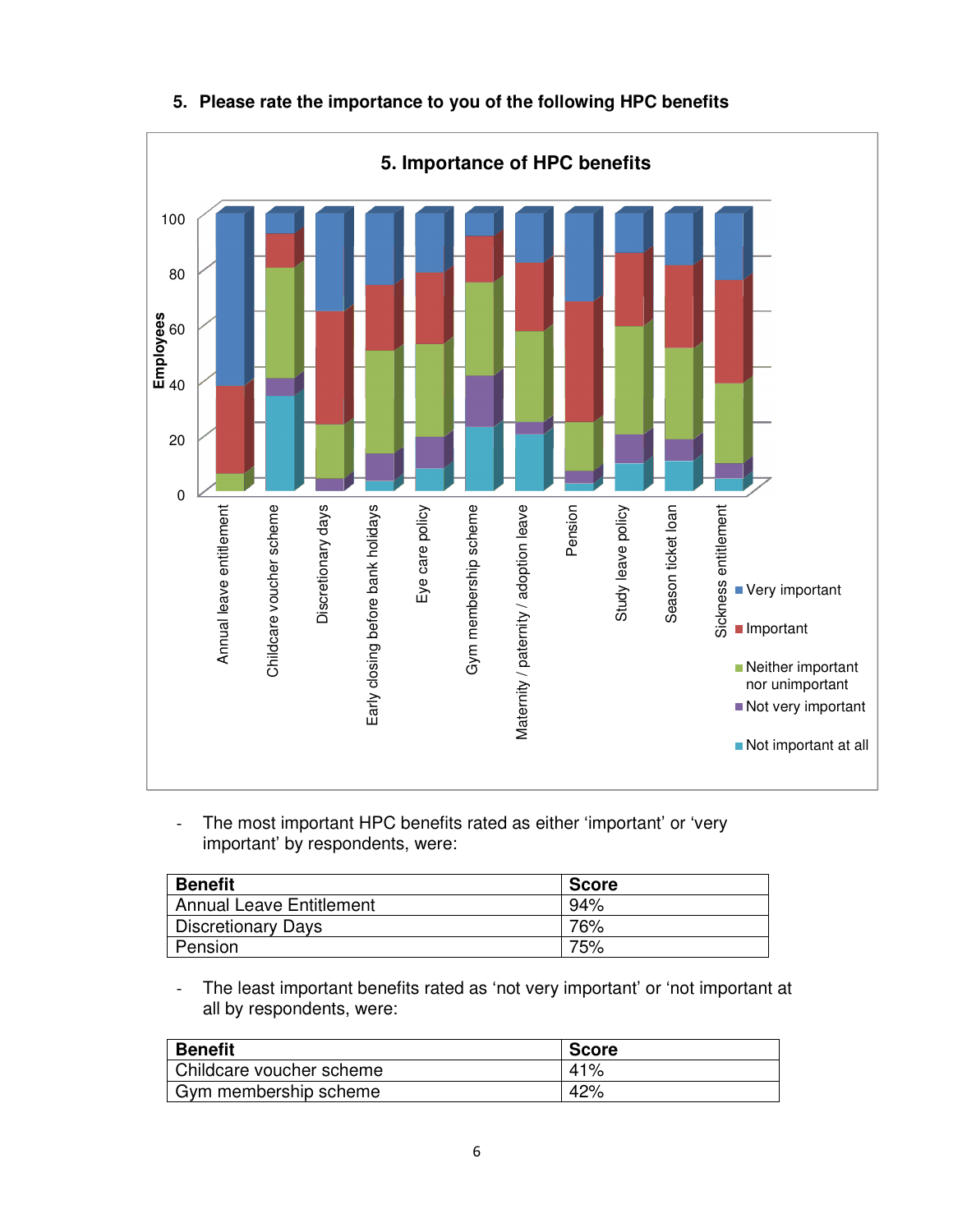**6. Do you have any comments about current HPC benefits, or do you have any suggestions for benefits you would like to see introduced in the future?** 

| <b>Suggestion</b>                            | <b>Number of mentions</b> |
|----------------------------------------------|---------------------------|
| Health/ dental                               | 15                        |
| Childcare allowance/ crèche                  | 2                         |
| Flexible working hours                       | 3                         |
| Cycle scheme                                 | 2                         |
| Increased training and development           | $\overline{2}$            |
| opportunities                                |                           |
| Better gym/ wellbeing benefits               | 2                         |
| Canteen/ shower facilities                   | 2                         |
| Increased pension contribution               | 2                         |
| Flexible benefits                            |                           |
| Union recognition                            |                           |
| Referral scheme                              |                           |
| Better redundancy policy                     |                           |
| Web mail/ less restriction on remote working |                           |
| Automatic inflationary pay increase          |                           |
| Home PC purchase scheme                      |                           |
| Long service awards/recognition              |                           |
| Performance related pay                      |                           |

## **7. What one change would improve your working life experience at the HPC?**

The most commonly mentioned answer was flexible hours/ flexible working/ flexitime, which was mentioned by 30% of the 46 respondents to this question.

| <b>Comments</b>                         | <b>Number of mentions</b> |
|-----------------------------------------|---------------------------|
| Flexitime/ flexible hours               | 14                        |
| More office space                       | 4                         |
| Cafeteria                               | 3                         |
| More working from home                  | 3                         |
| Showers/ changing facilities            | 3                         |
| Pay increase                            | 3                         |
| Overtime                                | 2                         |
| Cross department communication          | 2                         |
| Better communication and coaching from  |                           |
| manager                                 |                           |
| More focused training                   |                           |
| Positive communication about the health |                           |
| professions we regulate                 |                           |
| New software                            |                           |
| More defined job role                   |                           |
| Job security                            |                           |
| Career enhancement                      |                           |
| More flexibility on attending events    |                           |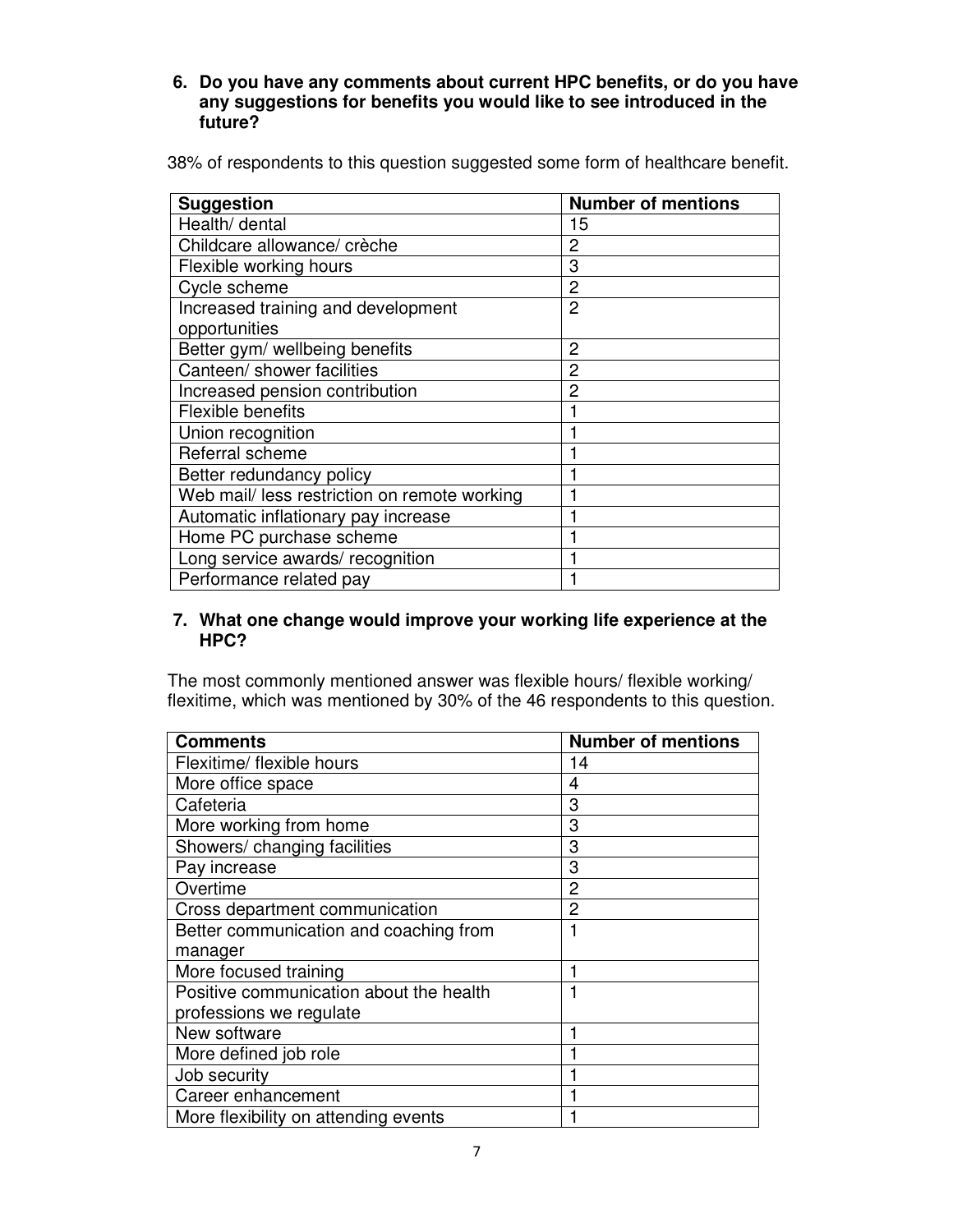# **Communications**

# **8. Where would you prefer to find and share information about what is happening at the HPC?**

84% of respondents stated that their most preferred method of finding and sharing information about the HPC is the intranet. This was followed by 'from my manager' at 64%, 'departmental team meetings' at 56% and all employee meetings at 49%.



(Note - respondents could choose more than one answer).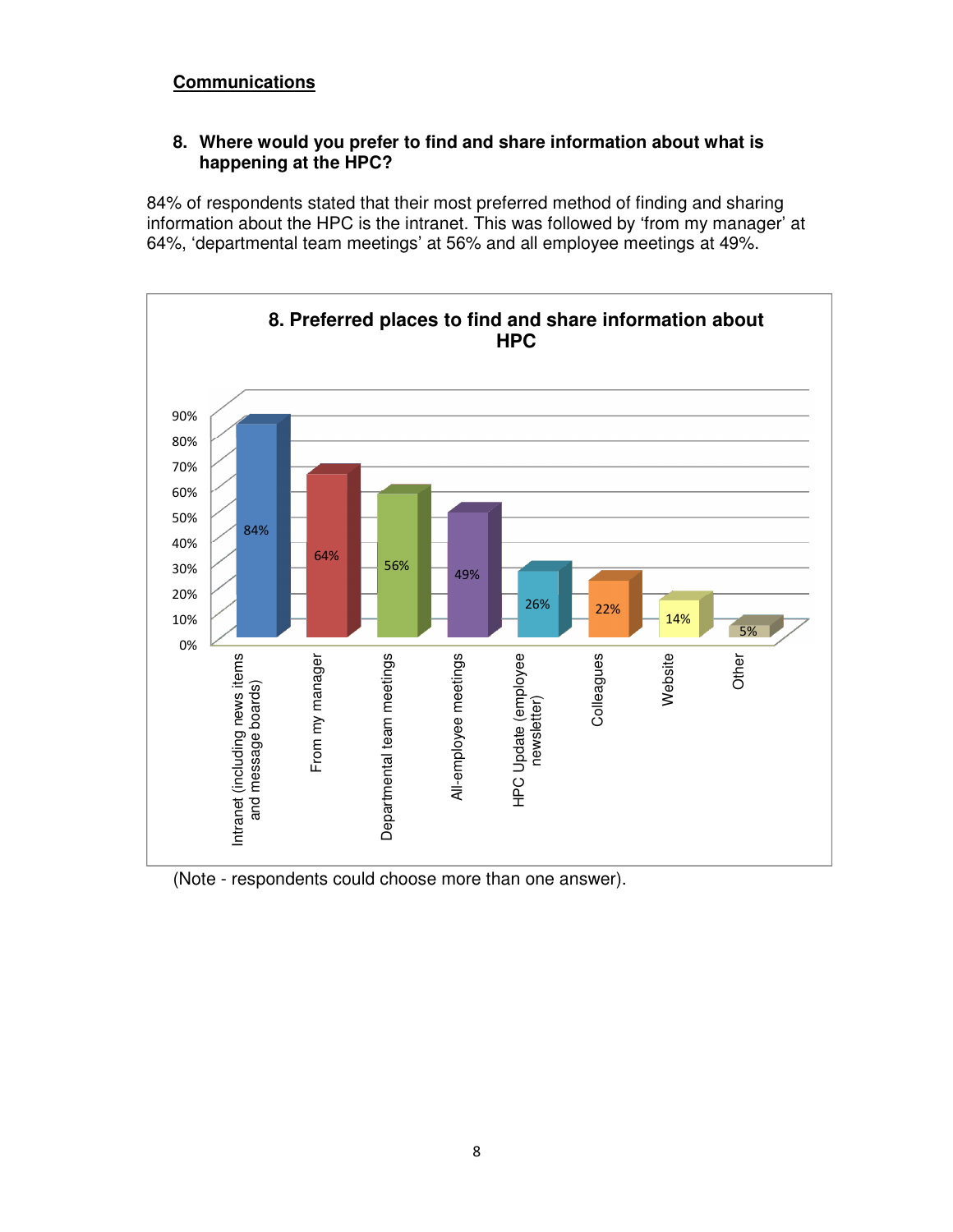# **9. How would you rate your current satisfaction with the following?**

Employee satisfaction with the various channels of internal communication was also high. Over 70% of respondents were either satisfied or very satisfied with the all employee meetings, the all employee training away day, departmental team meetings and the intranet.



### **10. Do you have any comments about the above activities, particularly suggestions on how they could be developed or ideas for new activities?**

Most comments and suggestions about communications activities were made about the intranet and the HPC Update.

| Comment/ suggestion                                        | No. of<br>suggestions |
|------------------------------------------------------------|-----------------------|
| Improvement to intranet navigation/ functionality/ content |                       |
| Employee newsletter to be emailed/available electronically |                       |
| Newsletter to be less formal and more modernised           | 4                     |
| Intranet should have more employee ownership               | 3                     |
| All employee away day to be reformatted                    | 3                     |
| More social media interaction on intranet                  |                       |
| Introduce departmental communication champions             |                       |
| Email alerts for important intranet postings               |                       |
| All employee meetings to update about current work         |                       |
| All employee meetings on different days of the week        |                       |
| All employee meetings should be optional                   |                       |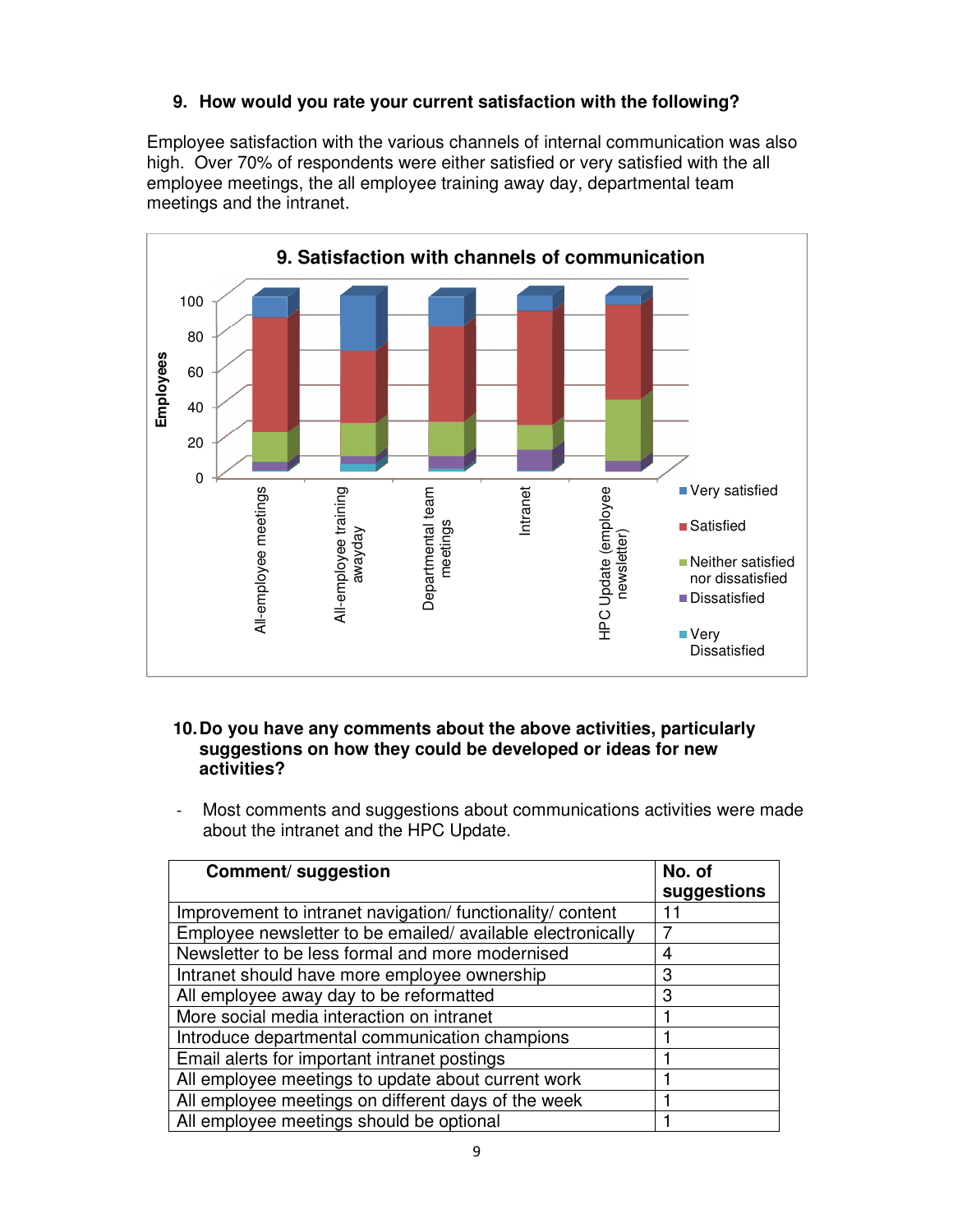# **11. What one change would improve communication with other departments?**

- This question produced a range of responses. The full range of suggestions, in order of popularity is listed below:

| <b>Suggestion/Improvements</b>                                                  | No. of<br>mentions      |
|---------------------------------------------------------------------------------|-------------------------|
| Regularly updated department information/news (intranet)                        | 20                      |
| Cross departmental working/ meetings/ activities                                | 19                      |
| Improvements to the design/ use of intranet                                     | 7                       |
| Job shadowing/ short secondments/ job swaps                                     | 6                       |
| Information about how each department works and interacts<br>with others        | $\overline{\mathbf{4}}$ |
| Dedicated point of contact for cross departmental queries                       | 2                       |
| More/ suitable office space                                                     | $\overline{2}$          |
| More face to face contact                                                       | 2                       |
| Better communal facilities                                                      |                         |
| Better communication facilities for non-work related items<br>e.g. noticeboards |                         |
| Better reporting of EMT/ CDT activities                                         |                         |
| Better team communication                                                       |                         |
| Chat room on intranet or lotus notes                                            |                         |
| More all employee meetings                                                      |                         |
| More information on public events affecting the HPC                             |                         |
| Notification when a department updates the intranet                             |                         |
| Rationalisation of groups e.g. CDT, ECG                                         |                         |
| Regular HPC quiz about recent events/achievements                               |                         |
| Regular project updates                                                         |                         |
| Transparent business processes                                                  |                         |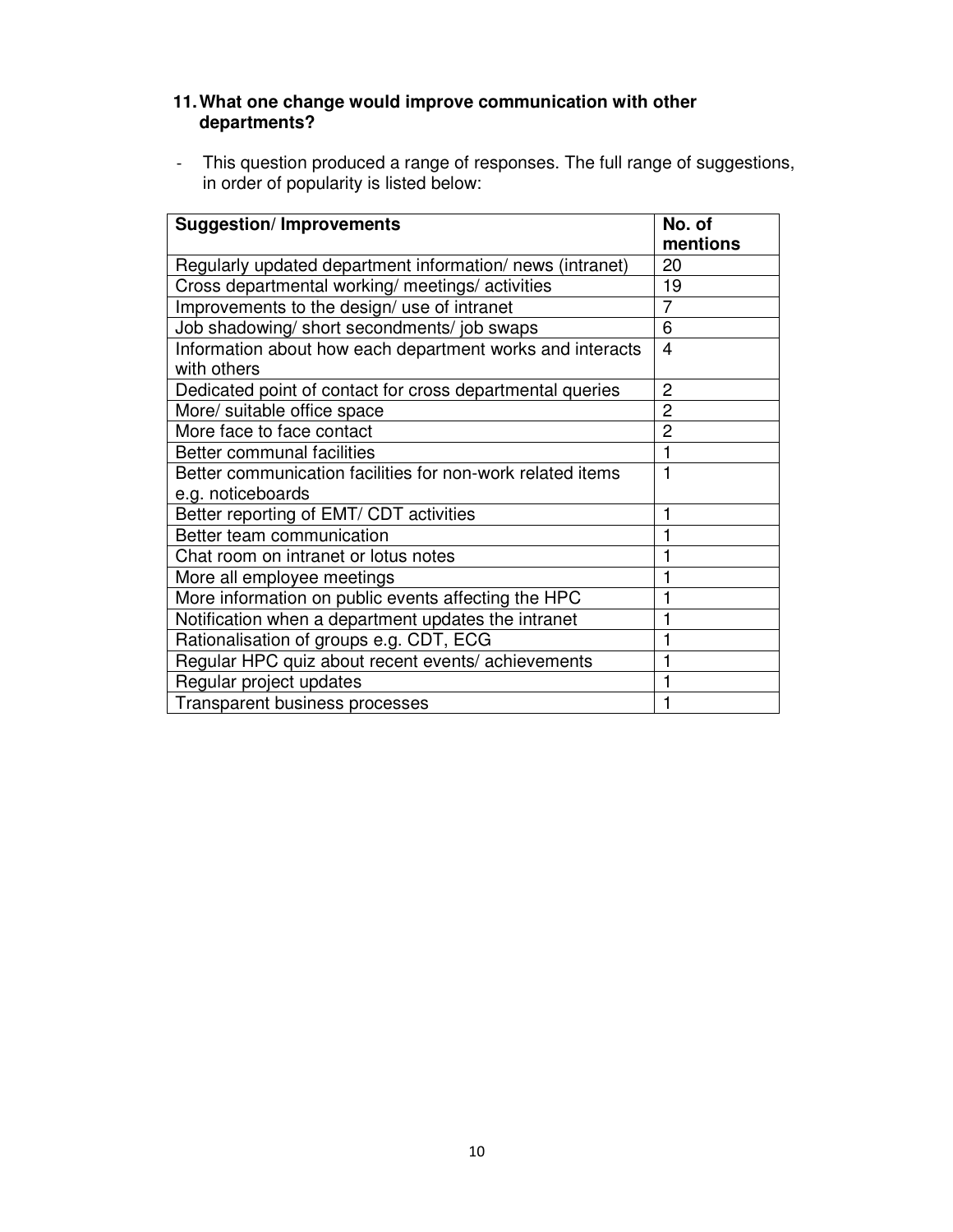## **My views of the HPC**

## **12. Please indicate to what extent you agree or disagree with the following statements**

- There was a lot of agreement and positive feedback when employees were asked about the extent to which they agreed with a number of statements about their employment with the HPC.
- The results for each statement have been grouped into seven categories, based on their overall theme.



Note: the key above applies to all seven graphs in this section.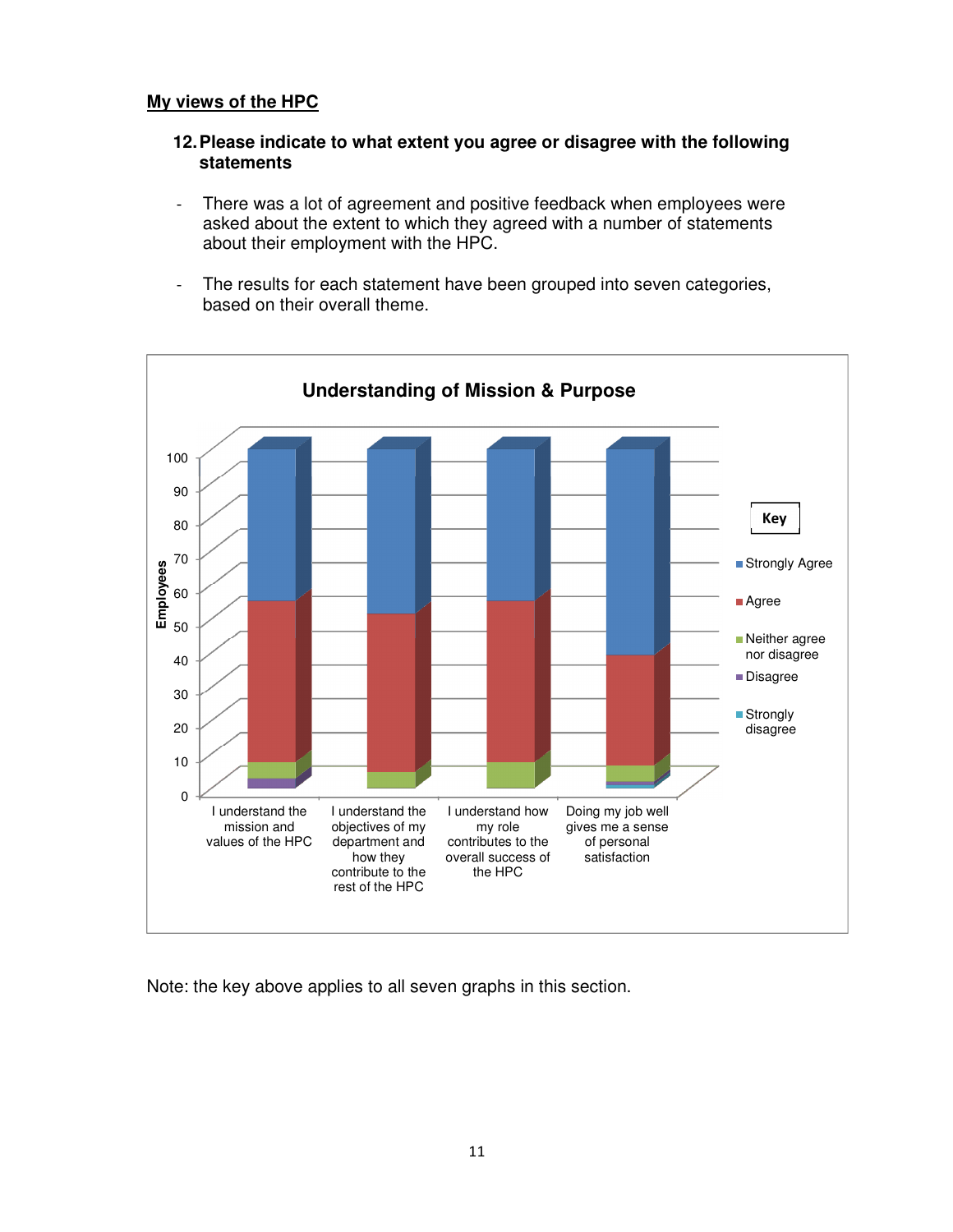



Relationships with managers were particularly positive; 92% of respondents agreed or strongly agreed that their manager was approachable, 86% agreed that their manager was a competent professional and 83% thought managers treated their employees fairly and consistently.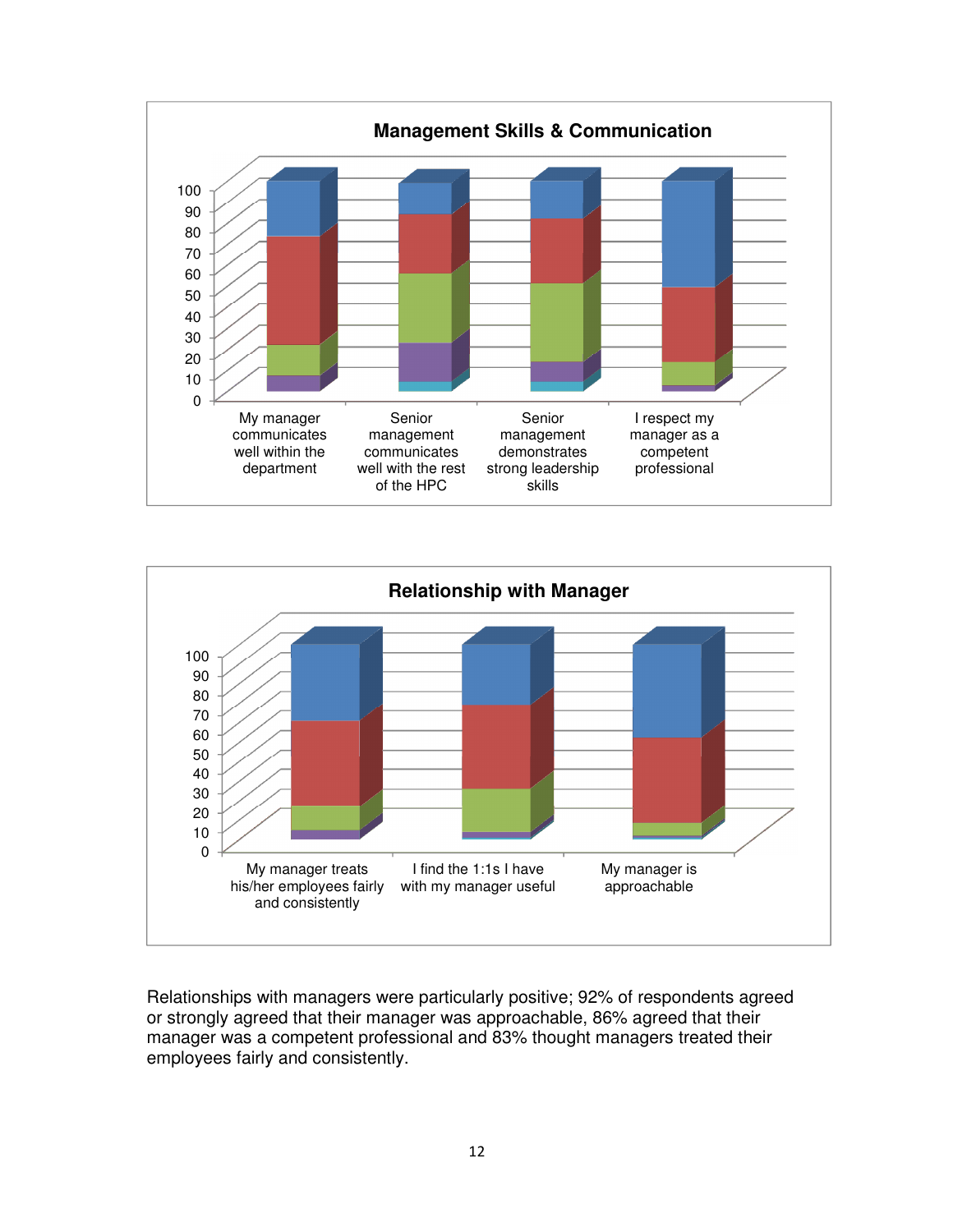



Attitudes towards training and career development and work/life balance were positive. 84% agreed that their manager promoted a good work/life balance, 78% agreed that they had been set reasonable and achievable targets and 72% said that they found their work rewarding and challenging.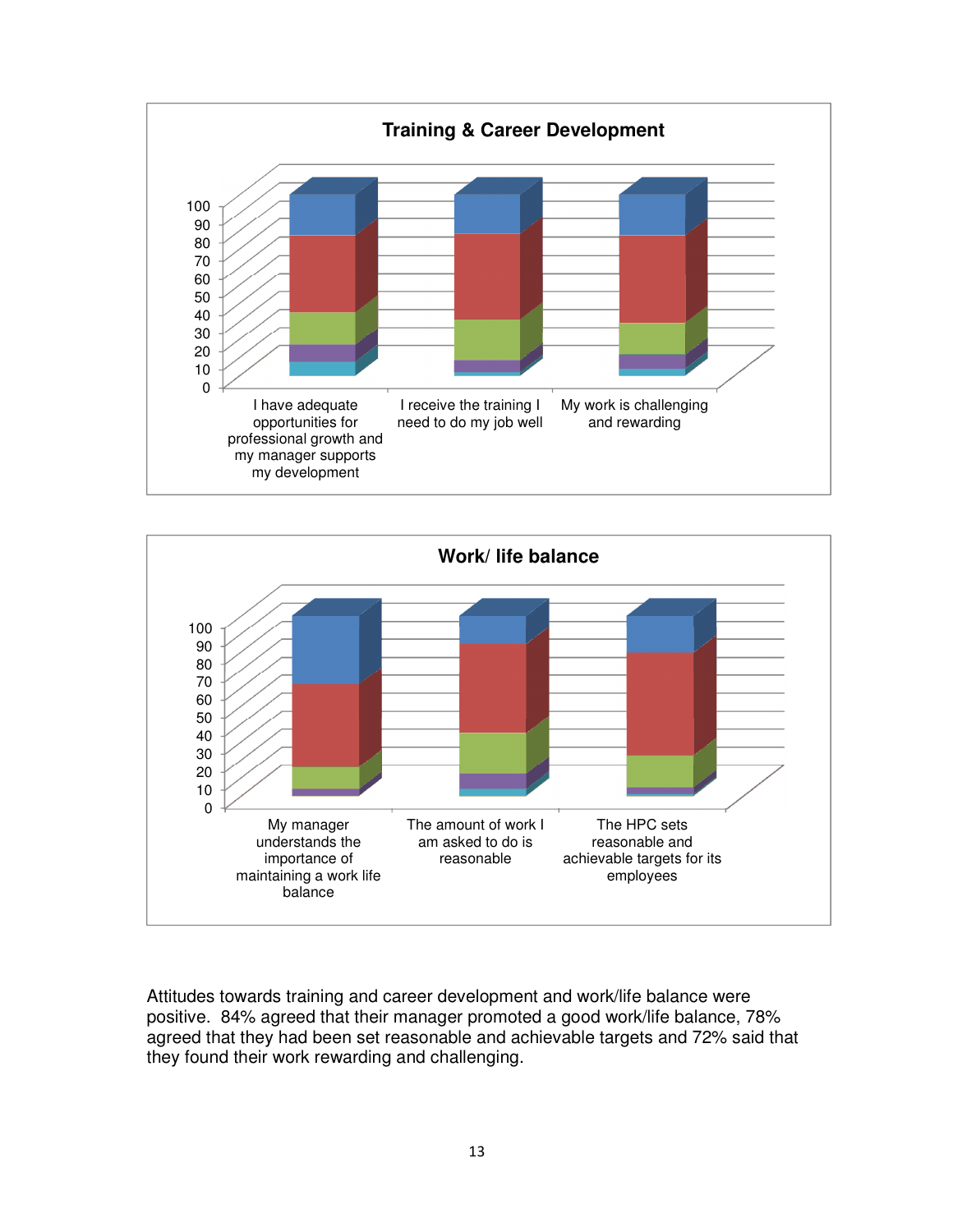



92% of respondents felt that working relations with colleagues within their own departments were good, and 81% also had good relations with colleagues in other departments. 76% of respondents said that they were comfortable sharing their opinions at work, and 75% agreed that the HPC respects its employees.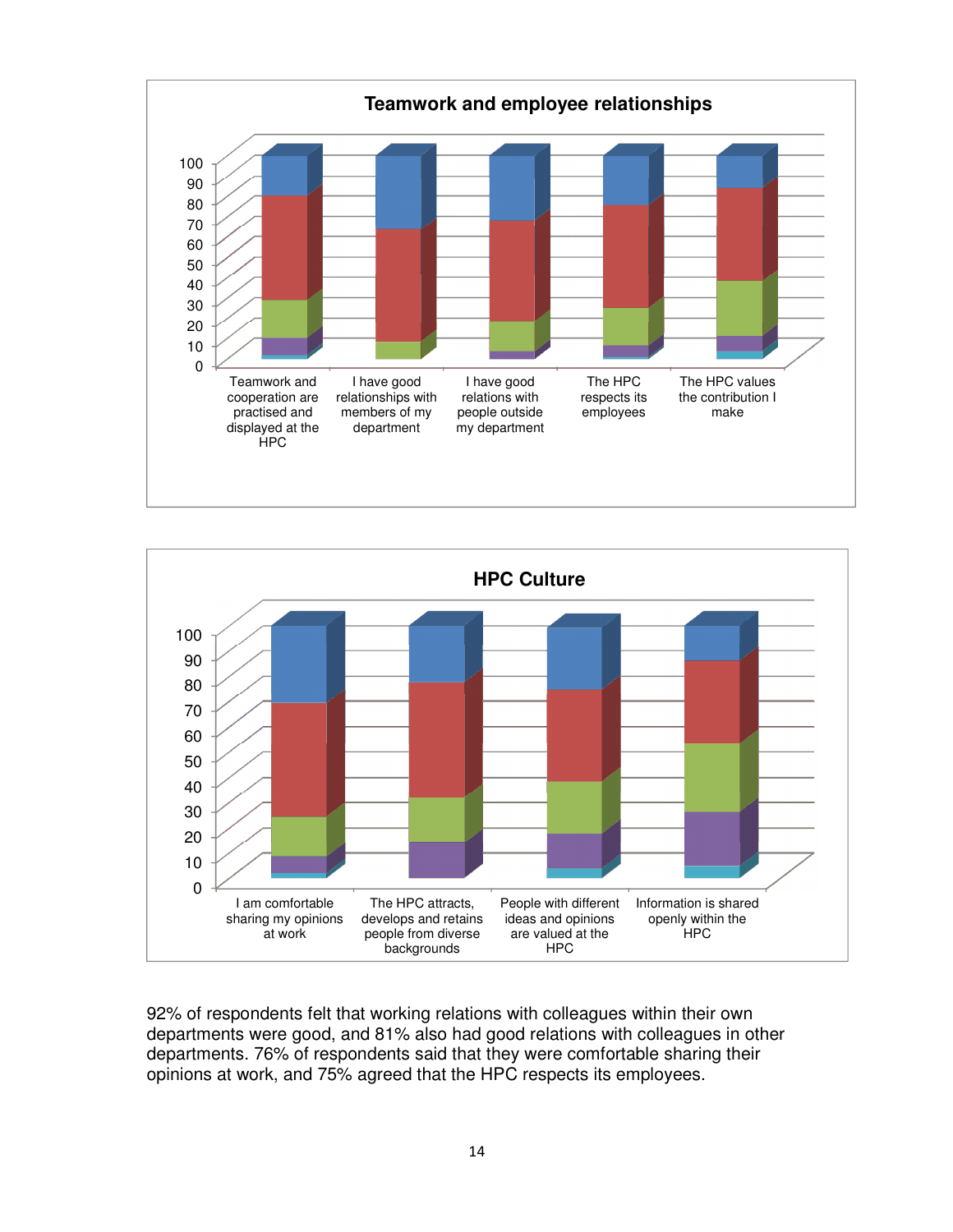| <b>Comment</b>                                            | No. of times<br>mentioned |
|-----------------------------------------------------------|---------------------------|
| Dissatisfaction with promotion and recruitment processes  | 4                         |
| HPC is a good/great place to work                         | 3                         |
| Work not valued/respected                                 | 2                         |
| Salary level insufficient                                 | 2                         |
| Insufficient career progression                           | $\overline{2}$            |
| HPC does too many projects                                | 2                         |
| HPC culture - positive comments                           | 2                         |
| HPC culture – negative comments                           | 2                         |
| Union recognition needed to get better benefits           |                           |
| Pay and benefits are very good                            |                           |
| HPC fosters and retains talent                            |                           |
| You can't please everyone                                 |                           |
| Unhappy with new pay banding system                       |                           |
| Lack of clarity about whether 'senior management' in this |                           |
| survey refers to managers within or outside my department |                           |

# **13. Are there any additional comments you would like to make?**

#### **14. Would you recommend the HPC as an employer of choice to your family and friends?**

| Yes                           | 76% |
|-------------------------------|-----|
| No                            | 11% |
| Maybe                         | 8%  |
| $\sqrt{N}$<br><b>FAI</b><br>. |     |

(No answer – 5%)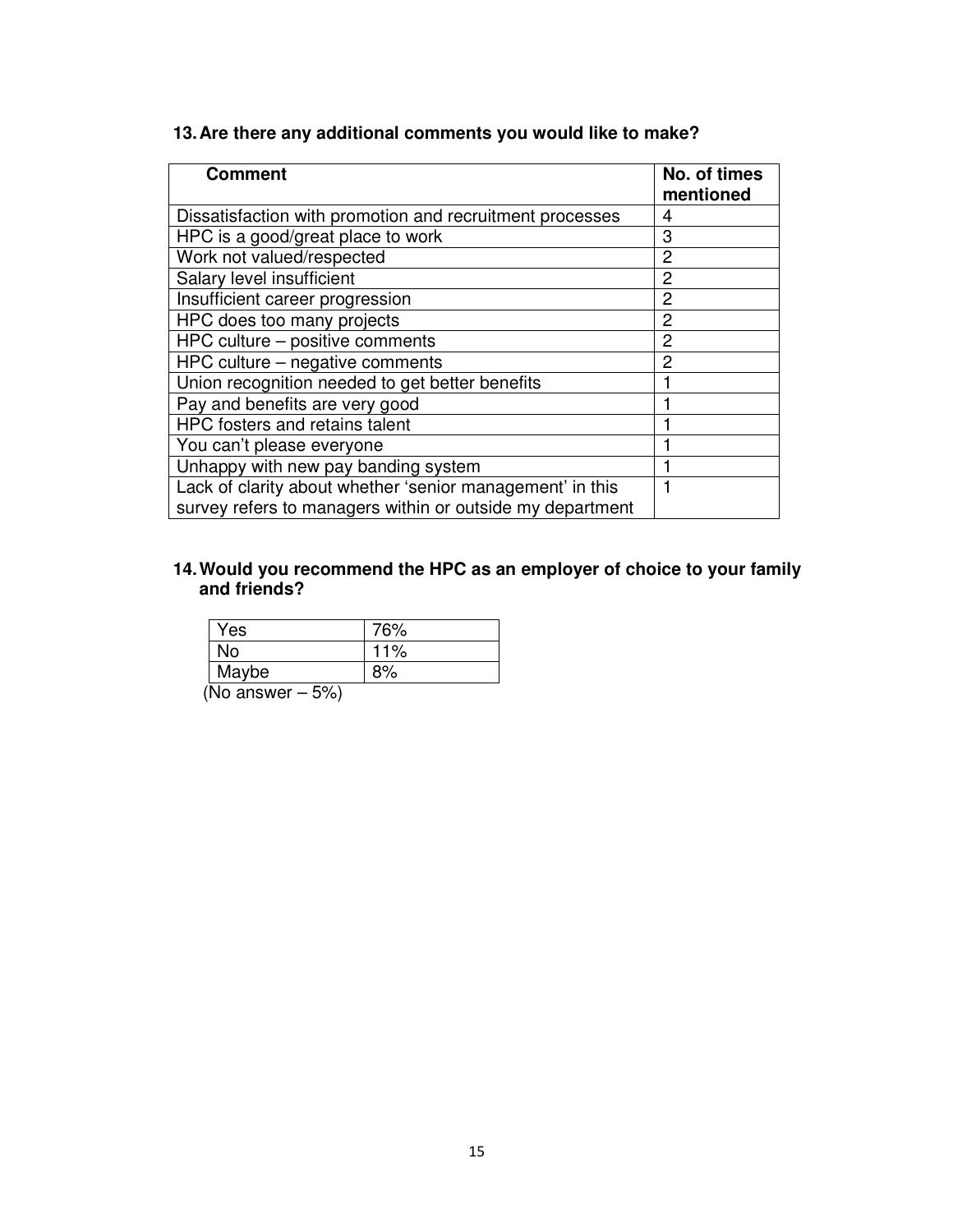# **Main Survey Themes**

This section highlights the main themes which have emerged from the survey and identifies areas in which action can be considered in response to employees' views.

## **Working environment and culture**

Overall, employees' attitudes towards their personal experience of the working environment and culture at the HPC were very positive. Particularly high scoring areas such as 'relationships with colleagues and managers' and 'manager's leadership style', indicate a positive and supportive working environment and culture.

The highest score of satisfaction was 86% (question 4) for 'relationships with colleagues'. This was backed up by strong levels of agreement with positive statements about teamwork and employee relationships (question 12). These results highlight the strong sense of teamwork between HPC colleagues which is a key feature of the HPC's culture.

Employees gave high ratings to job satisfaction and work/life balance which are key indicators of a positive working environment and experience. There were also high levels of satisfaction with job security in the overall survey (79%), although these dropped to between 65% and 71% in those departments which are likely to be impacted by the transfer of regulatory functions from the GSCC.

## **Annual leave**

The survey shows that employees see annual leave entitlements and additional discretionary leave days as a key factor in the quality of their working life at the HPC. 90% of respondents rated annual leave as being important to their personal experience of the HPC, and 98% said that they were either 'satisfied' or 'very satisfied with the levels of annual leave and discretionary days provided.

# **Salary**

Salary was rated as an important factor for employees, but scored slightly lower on satisfaction with just over 20% of employees expressing some degree of dissatisfaction with their salary. This is a less positive result than in the last employee survey conducted in 2008, and may be due in part to relatively low general pay increases at the HPC in recent years, influenced by external factors and budgetary constraints. Only one employee made negative comments about the impact of the recent changes to the HPC's pay structure and policy.

# **HPC's mission and purpose**

A key strength at the HPC is employees' understanding of, and identification with the HPC's mission and purpose, leading to high levels of job satisfaction and understanding of departmental activities. (question 12). 95% of respondents agreed that they understand the objectives of their department and how they contribute to the rest of the HPC, and 93% understand how their role contributes to the overall success of the HPC.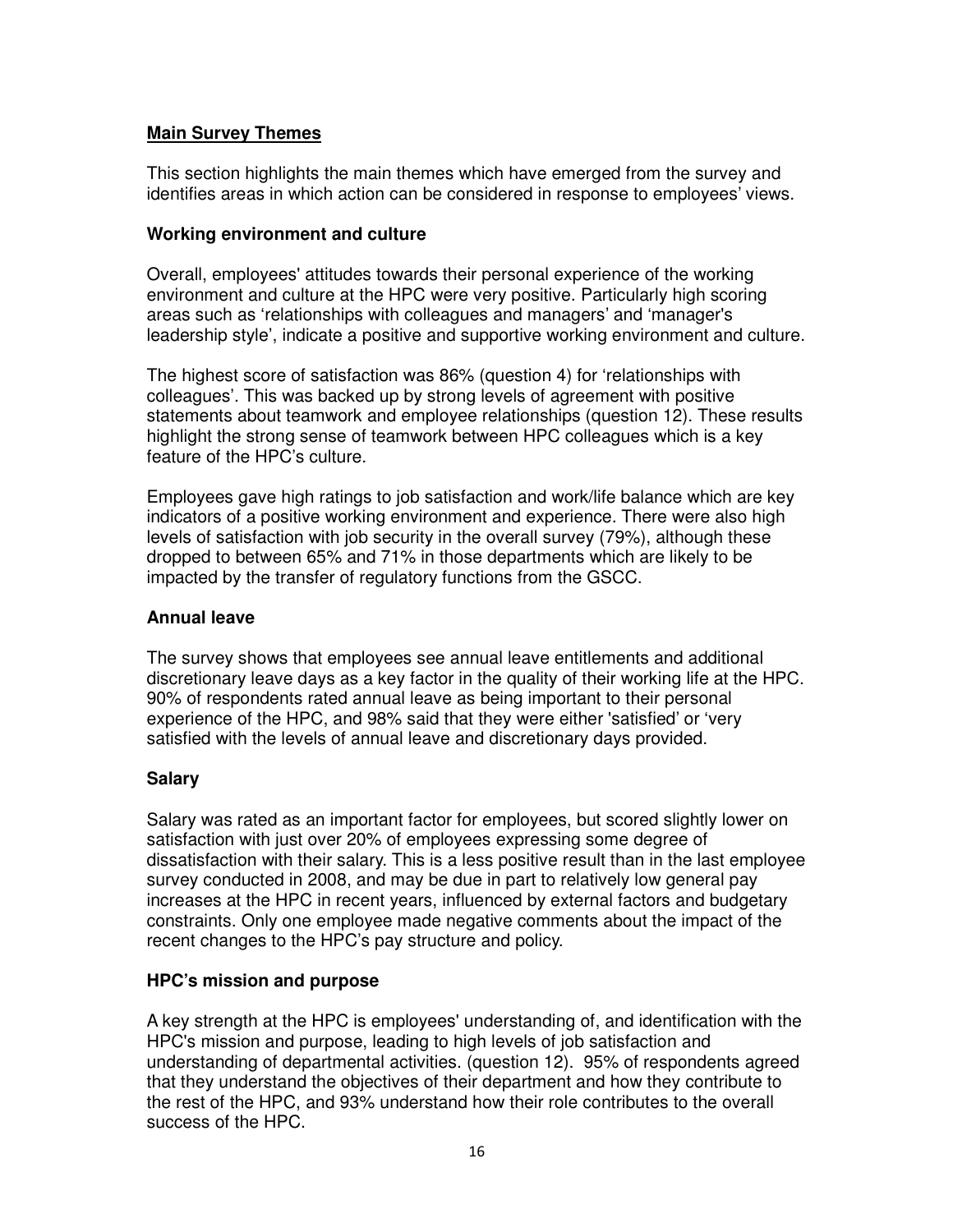# **Opportunity for promotion**

Scores for satisfaction levels with career opportunities and prospects for promotion within the HPC were slightly lower than expected. Although just over 50% of respondents were satisfied with their promotion prospects, around 11.5% stated that they were 'very dissatisfied' (question 4). In addition four comments from employees in Fitness to Practise expressed dissatisfaction with, and questioned the fairness of, internal promotion and recruitment processes.

These results were surprising given the unusually high volume of internal opportunities available at the HPC. So far in the financial year 2011-12 the HPC has advertised 23 vacancies, 12 of which (52%) have been filled by internal candidates. Within these figures 5 out of 7 opportunities in FtP were filled by internal candidates.

Some of this dissatisfaction may be due to there being fewer career opportunities in smaller departments and specialist functions than in the larger departments, although this would not apply in FtP. The HR department (and relevant managers for posts within FtP) will continue to monitor recruitment and selection processes closely, particularly for higher graded vacancies across the organisation at levels which are likely to present internal promotion opportunities for employees.

## **Benefits**

Eleven employees made specific comments that HPC benefits overall were either good or excellent.

i. Healthcare benefits

The most commonly suggested additional benefits were health-related, mentioned by 38% of respondents to this question. Responses were split between specific requests for private healthcare insurance, requests for some form of general healthcare scheme and requests for a health check-up facility. Healthcare benefits have also been raised by Employee Consultation Group, so this area was researched in some detail by HR and considered by the Executive Management Team (EMT) in August 2011.

The EMT concluded that given the nature of the HPC's business and the high numbers of registrants working in the NHS, it would not be appropriate to provide private healthcare insurance or other benefits for services available through the NHS. Although employees would provide most of the funding for a healthcare scheme themselves, the HPC would still need to contribute as any scheme would be classified as a tax-free benefit.

A full healthcare scheme will not be made available, but we are still keen to take employees' comments into account in this area. We are considering providing employees with optional health check sessions through our Employee Assistance Programme providers PPC, with seasonal flu jabs and with health awareness workshops. Further information on these developments will be available in the coming months.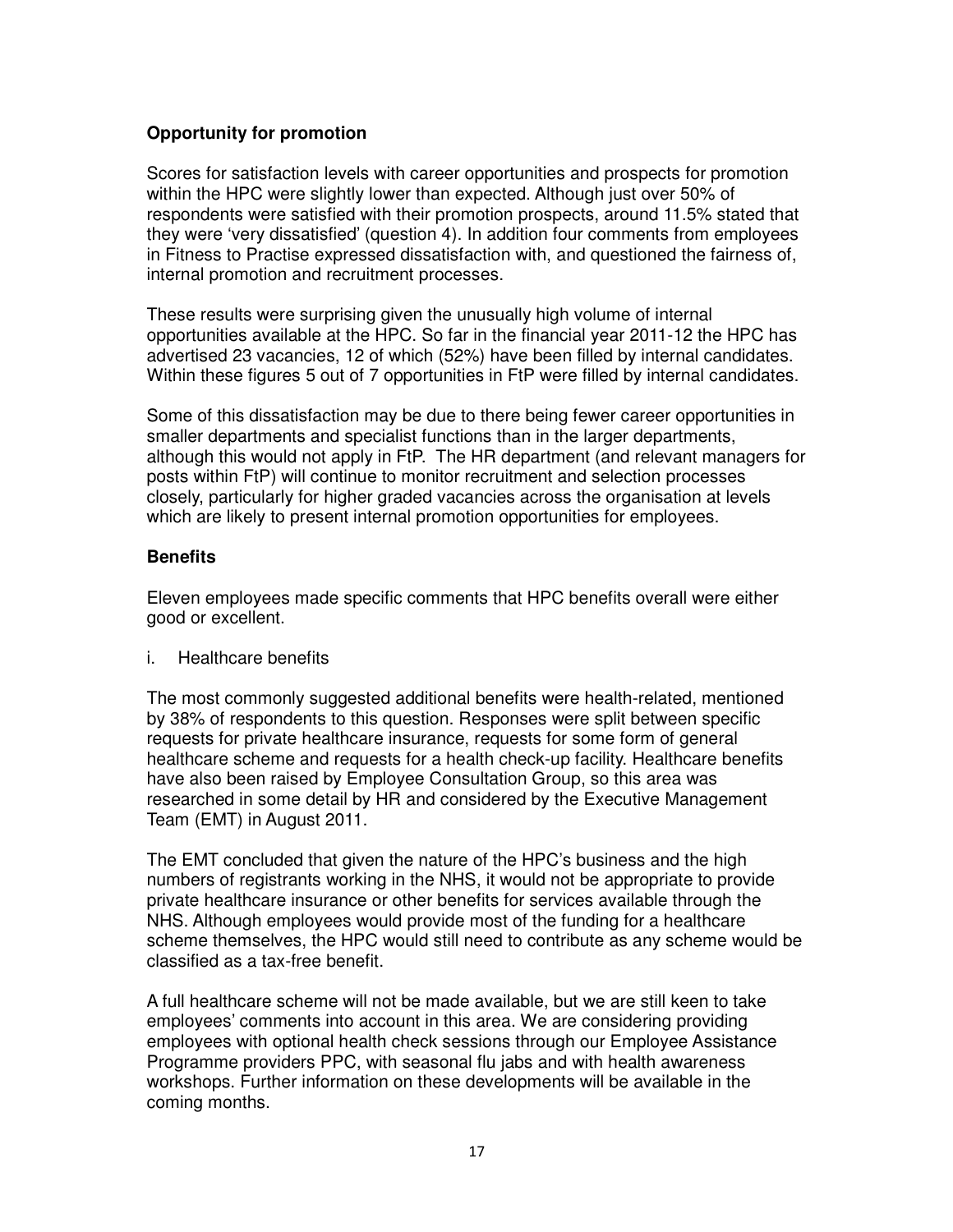## ii. Other benefits

A number of the other benefits suggested by more than one employee are in hand. A cycle scheme is being considered by the Corporate Social Responsibility (CSR) Group. Canteen and shower facilities are being taken into consideration in the HPC's longer term plan to increase office accommodation by purchasing the EA building (186 Kennington Park Road).

More generally in the benefits area, the HPC will keep its employee benefits under constant review. The next significant area of focus is likely to be pensions, as from 2012 the HPC will start preparing for auto enrolment of all HPC employees into the HPC pension scheme.

## **Flexitime/flexible working and work life balance**

i Flexitime

Ratings on general questions around work/life balance in section 12 were high, and indicate that in general HPC employees enjoy a reasonable work life balance.

Under question 7 a number of employees mentioned that either flexitime, flexible hours or flexible working would improve their working life at the HPC.

'Flexitime' is a formal system where employees can work extra hours when they choose to build up time to be taken as leave in excess of their normal annual leave entitlement. Following a request form the Employee Consultation Group, the Executive Management Team considered flexitime earlier in 2011 but concluded that existing arrangements for annual leave, special leave, discretionary leave days, flexible working, TOIL, overtime and early closing before bank holiday weekends were already very generous. They were also concerned that administration of flexitime would be time consuming and onerous and might encourage a culture of clockwatching. They decided that flexitime would not be pursued, but instead agreed some improvements to the TOIL and Overtime policy.

ii Flexible working

Turning to flexible working, employees may not be aware that any HPC employee can request flexible working and/or hours under the HPC Flexible Working Policy in the employee handbook. The HPC now has around 25 employees (18% of all employees) working with some sort of flexible working arrangement requested by the employee, including part time working, altered working hours or home working.

Some of these arrangements relate to statutory childcare and family commitments, but others relate to non-statutory factors such as pursuing an alternative career or studying for a qualification. Requests must be considered in the light of business needs and operational requirements so they cannot always be granted. However provided that a request is reasonable employees are encouraged to discuss it with their manager who will give it serious consideration under the policy.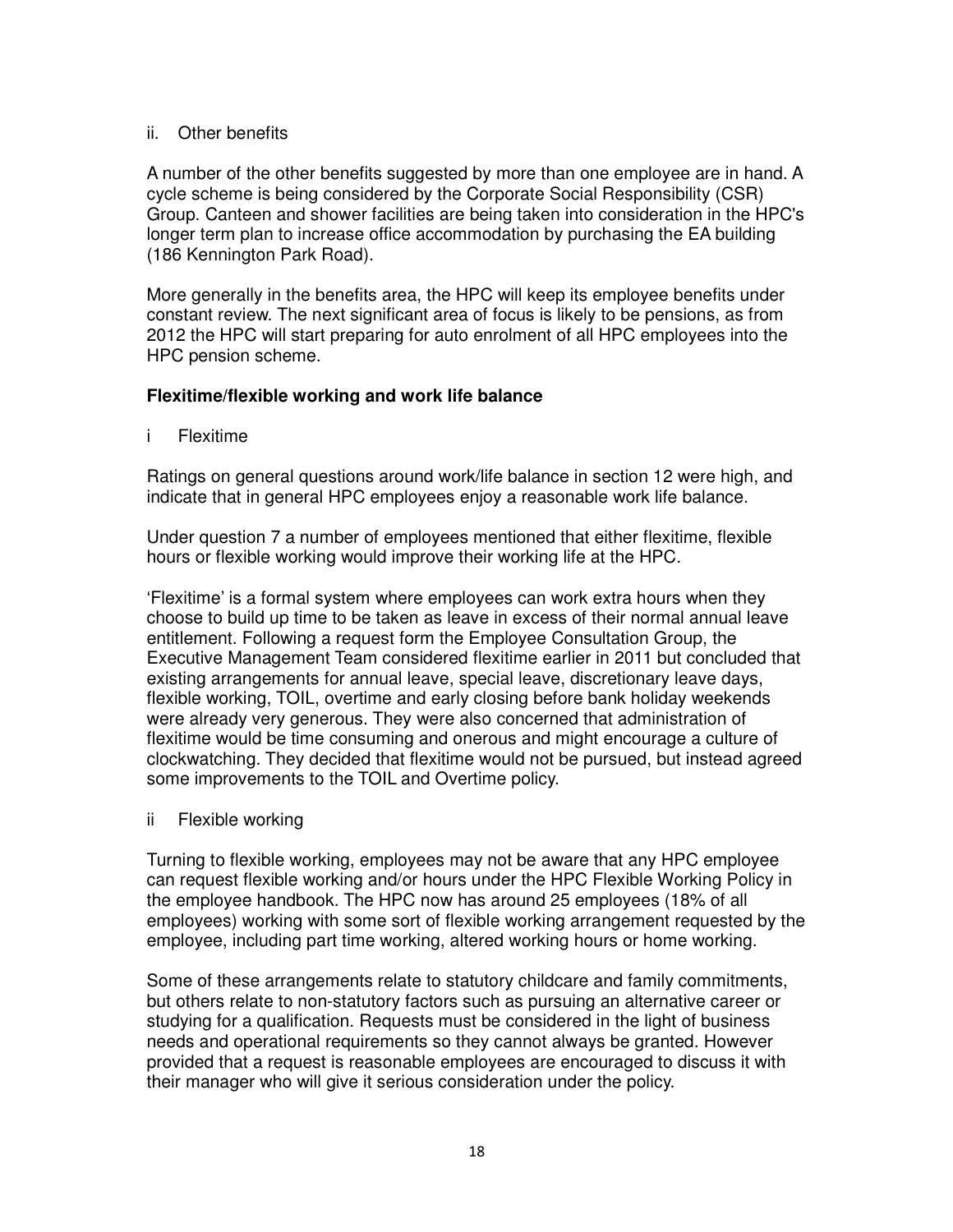# **Training and Development**

Most respondents (69%) were satisfied with training and development opportunities offered by the HPC, and with opportunities for professional growth and development (65%). However, higher levels of satisfaction in these areas would be desirable, as supporting training and career development is an important facet of HPC culture.

The HR strategy expresses the HPC's commitment to increased training and career development opportunities, and various training and development and study leave policies will be reviewed in 2011 and 2012. The work that has already started on designing and implementing a central training and development plan for the HPC will continue, as will training and opportunities for further study provided within individual departments.

## **Valuing employees' contribution**

Employees' perceptions of how their contribution is valued by the HPC are reasonable, as 62% agreed that the HPC valued their contribution, and 27% neither agreed nor disagreed. In the longer term it would be desirable to increase satisfaction in this area.

The Employee of the Year awards are run annually and provide a formal means of recognising the achievements of a small number of HPC employees. HR and the Executive Management Team will give further consideration to ways in which the HPC could value the contributions of a greater number of employees on a less formal and more frequent basis.

## **Attitudes to management**

In general employees' attitudes towards, and relationships with, their managers are extremely positive. 76% of employees expressed satisfaction with their relationship with their managers, and particular recognition was shown to managers' approachability and professional competence. 92% of respondents felt that their manager was approachable.

There was slightly less consensus when employees were asked about managers who were more senior than their direct line manager, particularly around communications with more senior managers. The Communications team will look into this issue and will consider whether additional briefings or other communications from senior managers may be beneficial.

## **Communication channels**

In general employees' satisfaction with various HPC channels of communication was high. The intranet is the most highly valued means of communication, and employees made a range of comments and suggestions for improvements. There were also suggestions about the format and content of the employee newsletter.

Cross departmental communications and working was a strong theme, and 18% of respondents felt that there should be more information and updates from departments about the work they do and their achievements, particularly via the